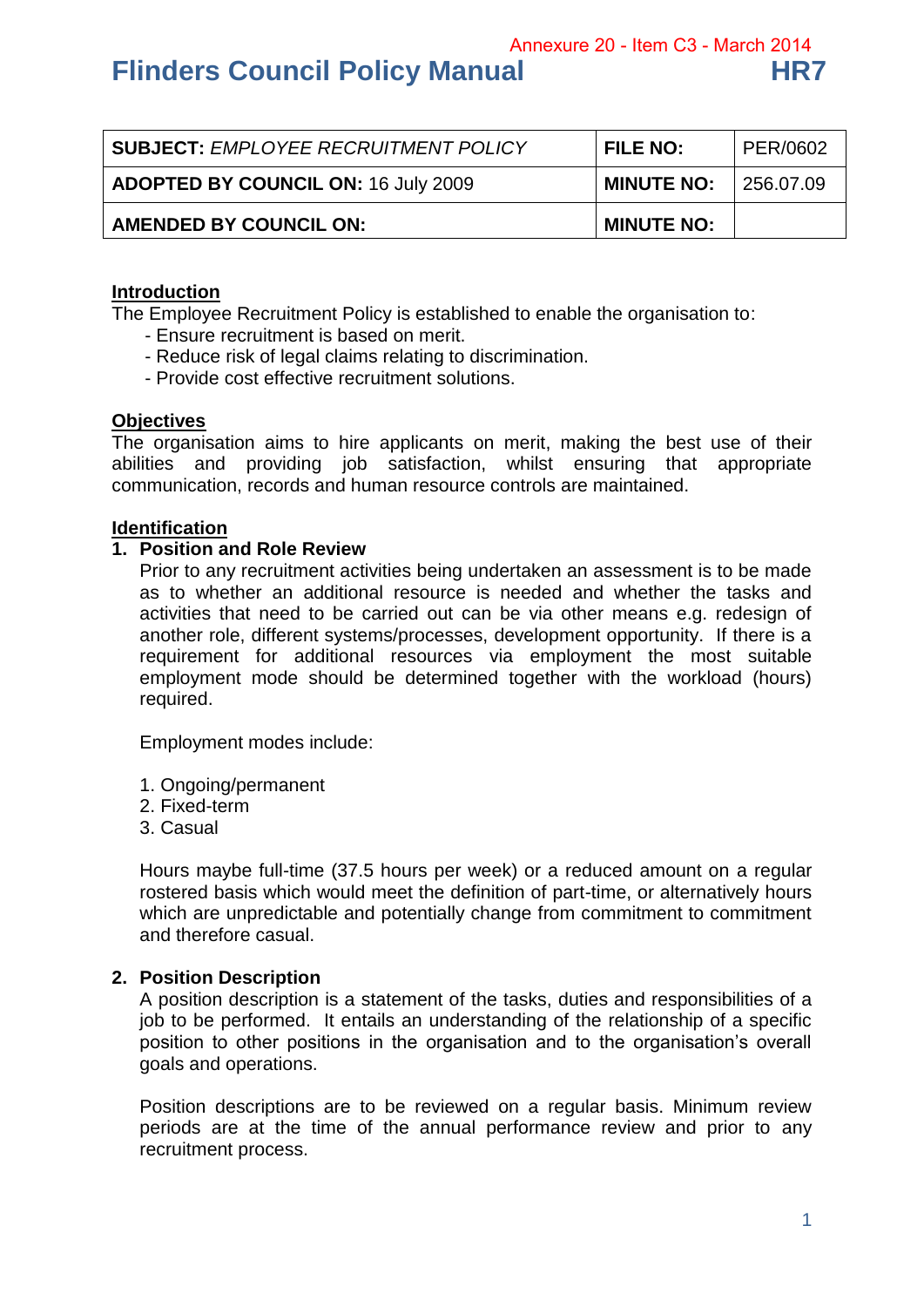## **Flinders Council Policy Manual HR7**

#### **3. Filling a Vacancy**

#### *A) Direct Appointment*

From time to time the Council may benefit from making a direct appointment. This means appointing an individual without advertising the role via the normal methods or completing all the steps of a selection appointment.

If the Hiring Manager wishes to make a direct appointment a report must be provided to the General Manager outlining the reasons a direct appointment approach is desired/preferred. Reasons for direct appointment may include:

- Role is casual or fixed-term in nature.
- Person has lodged expression of interest to work with Council.
- Specialist skills, knowledge and experience are required and there is a known short supply of this.
- Past difficulty attracting or recruiting for the role or like roles and the need to actively seek and approach staff within existing roles at other organisations to fill the position.
- If there is only one applicant for the role post an advertising process and they are considered suitable.

The General Manager is to then review the reasons provided and decide if a direct appointment process is appropriate. The General Manager is to inform the Hiring Manager in writing of the final decision taken before any appointment is made.

In the event the role being filled is via a General Manager direct appointment, a report is to be provided to the Mayor outlining the reasons for the direct appointment. Reasons for direct appointment may include:

- Role is casual or fixed-term in nature.
- Person has lodged expression of interest to work with Council.
- Specialist skills, knowledge and experience are required and there is a known short supply of this.
- Past difficulty attracting or recruiting for the role or like roles and the need to actively seek and approach staff within existing roles at other organisations to fill the position.
- If there is only one applicant for the role post an advertising process and they are considered suitable.

Once presented with the report the Mayor may discuss the proposed appointment with the General Manager but is not to unreasonably interfere or try to influence the hiring process or decision.

All offers of employment are to be provided in writing.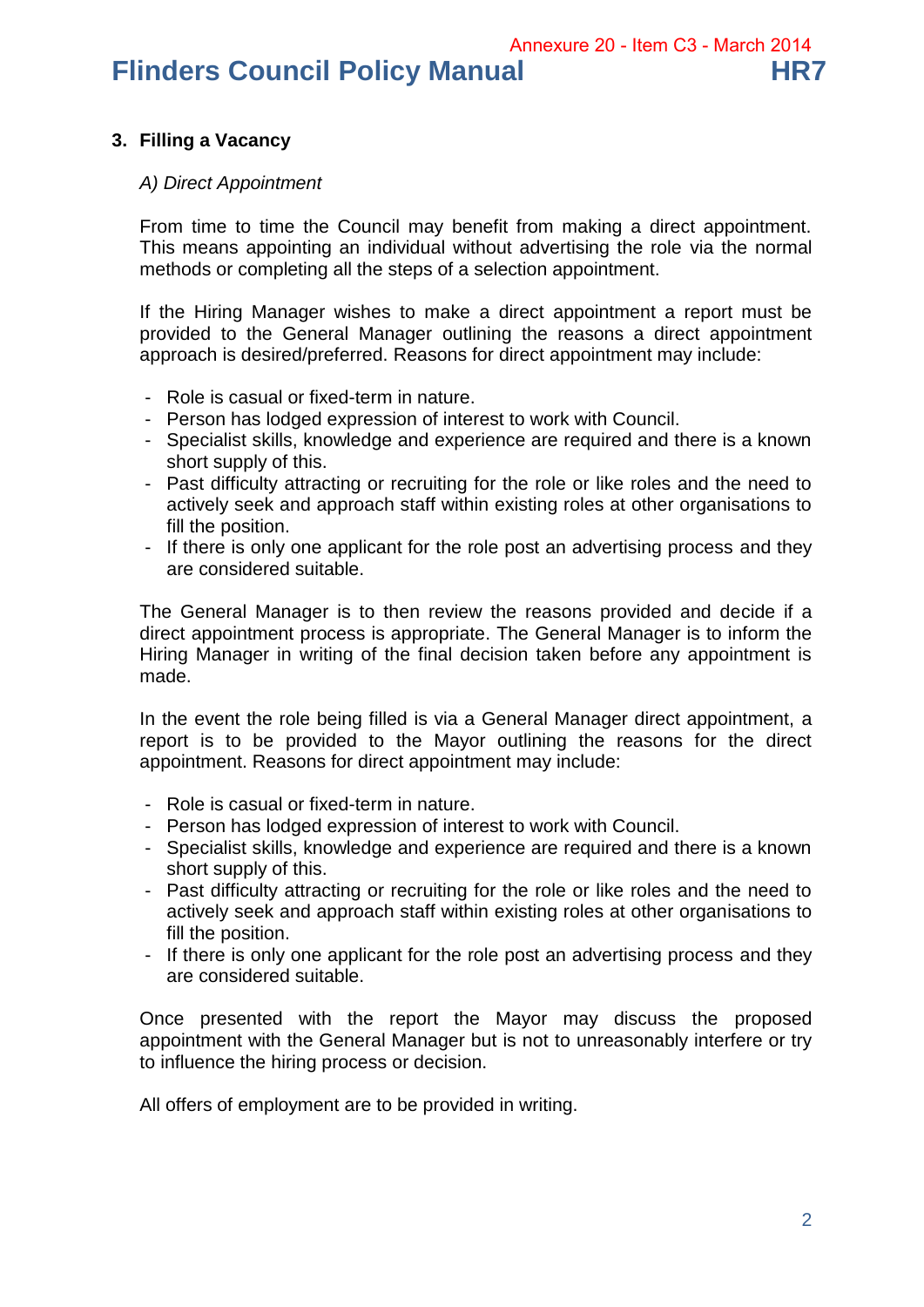**Flinders Council Policy Manual HR7** 

#### *B) Selection Appointment*

A selection appointment involves appointment of a Selection Panel which will include the Hiring Manager and two other parties. The Panel should include representation from both genders. Some panels may benefit from one party being an external stakeholder.

Where a member of the Selection Panel has a significant relationship with a short-listed applicant (such as a relative), that panel member will remove themselves from the process on the basis that there may be a conflict of interest. Such conflicts of interest are to be notified to the General Manager as soon as they become known.

The selection appointment process involves:

- Applications received shortlisted against the selection criteria by Hiring Manager and one member of the Selection Panel.
- Applicants interviewed by the full Selection Panel and determined if appropriate for the position. Interview questions will be based on the Position Description and primarily the selection criteria. There will not be questions of a personal nature which could give rise to discriminatory inferences or claims.
- Referee reports collected by Hiring Manager for preferred candidate and shared with the Selection Panel.
- Hiring Manager determines proposed salary within Enterprise Agreement boundaries for General Manager approval.
- Preferred candidate advised of intent to offer subject to pre-employment checks.
- Offer made after pre-employment check clearance and forwarded in writing for consideration.
- Upon offer acceptance, unsuccessful candidates notified in writing.

#### *C) Expressions of Interest Register*

The Council may seek to maintain an Expression of Interest Register for general roles in Council e.g. Administration or Works. Expressions maybe sought via the Council website. Expressions received will remain on file for 12 months from the date of submission.

The Expressions of Interest Register can be reviewed when the need for a position arises and suitable parties contacted to ascertain their availability and interest.

#### *D) Advertising*

If a role is for an ongoing/permanent position and is not subject to direct appointment it must be advertised. If more than one applicant applies it must progress through a selection appointment process.